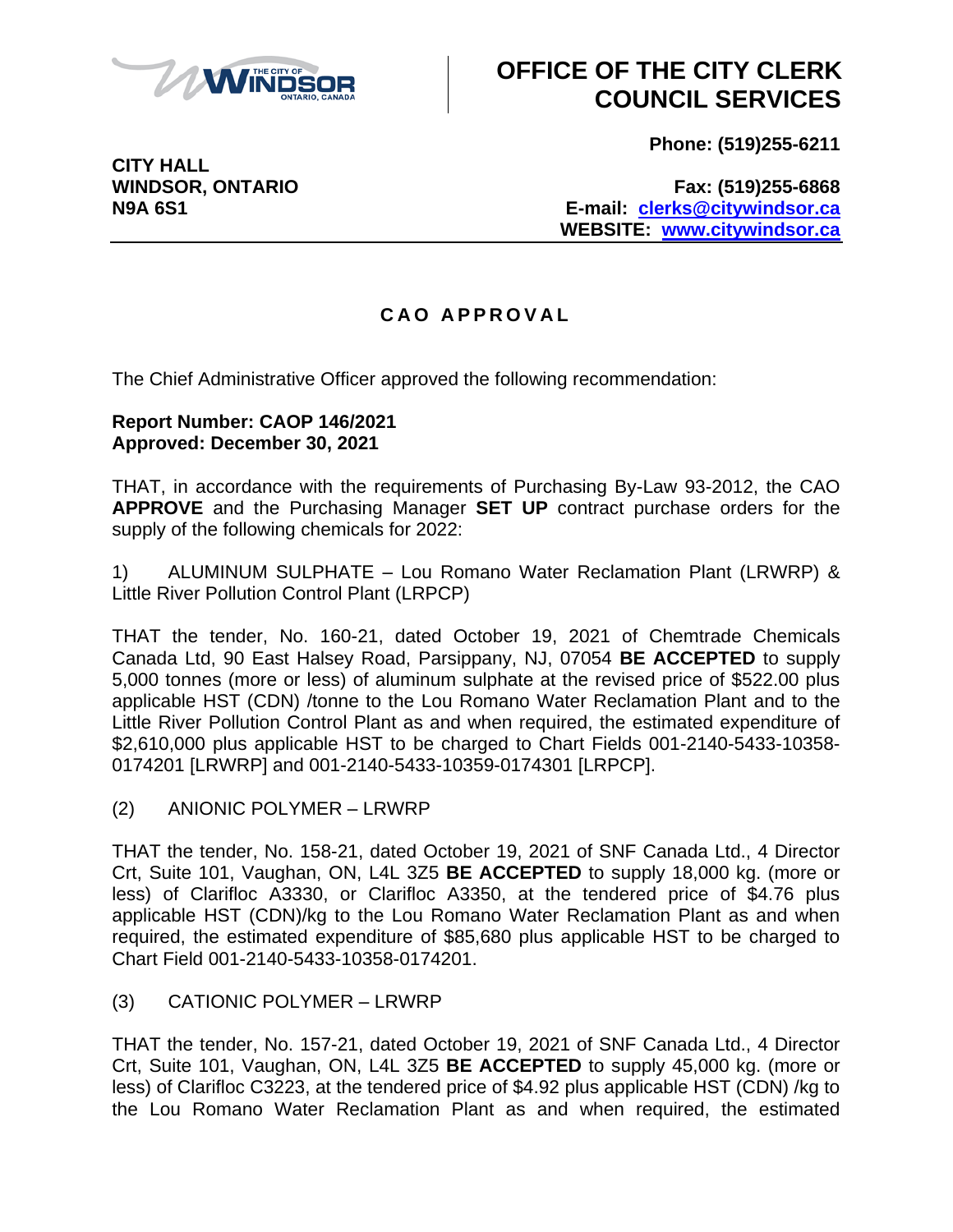

# **OFFICE OF THE CITY CLERK COUNCIL SERVICES**

**Phone: (519)255-6211**

**CITY HALL**

**WINDSOR, ONTARIO Fax: (519)255-6868 N9A 6S1 E-mail: [clerks@citywindsor.ca](mailto:clerks@citywindsor.ca) WEBSITE: [www.citywindsor.ca](http://www.citywindsor.ca/)**

expenditure of \$ 221,400 plus applicable HST to be charged to Chart Field 001-2140- 5433-10358-0174201.

(4) DEFOAMER – LRWRP

THAT the tender, No. 164-21 dated October 19, 2021 of Silchem Inc., 200 Graton Drive, Richmond Hill, ON L4B 1H7 **BE ACCEPTED** to supply 150,000 kg. (more or less) of defoamer CAF 1914 at the tendered price of \$2.14 plus applicable HST (CDN) /kg to the Lou Romano Water Reclamation Plant as and when required, the estimated expenditure of \$321,000.00 plus applicable HST be charged to Chart Field 001-2140- 5433-10358-0174201.

(5) PHOSPHORIC ACID – LRWRP

THAT the tender, No. 162-21, dated October 19, 2021 of FloChem Ltd., 6986 Wellington Road, Guelph, ON, N1H 6J4 **BE ACCEPTED** to supply 50,000 kg (more or less) of phosporic acid at a revised price of \$2.30 plus applicable HST (CDN) /kg to the Lou Romano Water Reclamation Plant as and when required, the estimated expenditure of \$115,000 plus applicable HST to be charged to Chart Field 001-2140- 5433-10358-0174201.

(6) POLYMERS – LRPCP

THAT the tender, No. 159-21, dated October 19, 2021 of SNF Canada Ltd, 4 Director Crt, Suite 101, Vaughan, ON, L4L 3Z5 **BE ACCEPTED** to supply 20,000 kg. (more or less) of Clarifloc C3275 at the tendered price of of \$5.54 plus applicable HST (CDN) /kg to the Little River Pollution Control Plant as and when required, the estimated expenditure of \$110,800 plus applicable HST be charged to Chart Field 001-2140-5433- 10359-0174301.

(7) POLYALUMINIUM CHLORIDE – LRPCP

THAT the tender, No. 161-21 dated October 19, 2021 of Kemira Water Solutions Canada Inc., 3405 Marie-Victorin Blvd., Varennes, QC, J3X 1P7, **BE ACCEPTED** to supply 60,000 litres (more or less) of polyaluminum chloride at the tendered price of \$0.735 plus applicable HST (CDN) /L to the Little River Pollution Control Plant as and when required, the estimated expenditure of \$44,100 plus applicable HST be charged to Chart Field 001-2140-5433-10359-0174301.